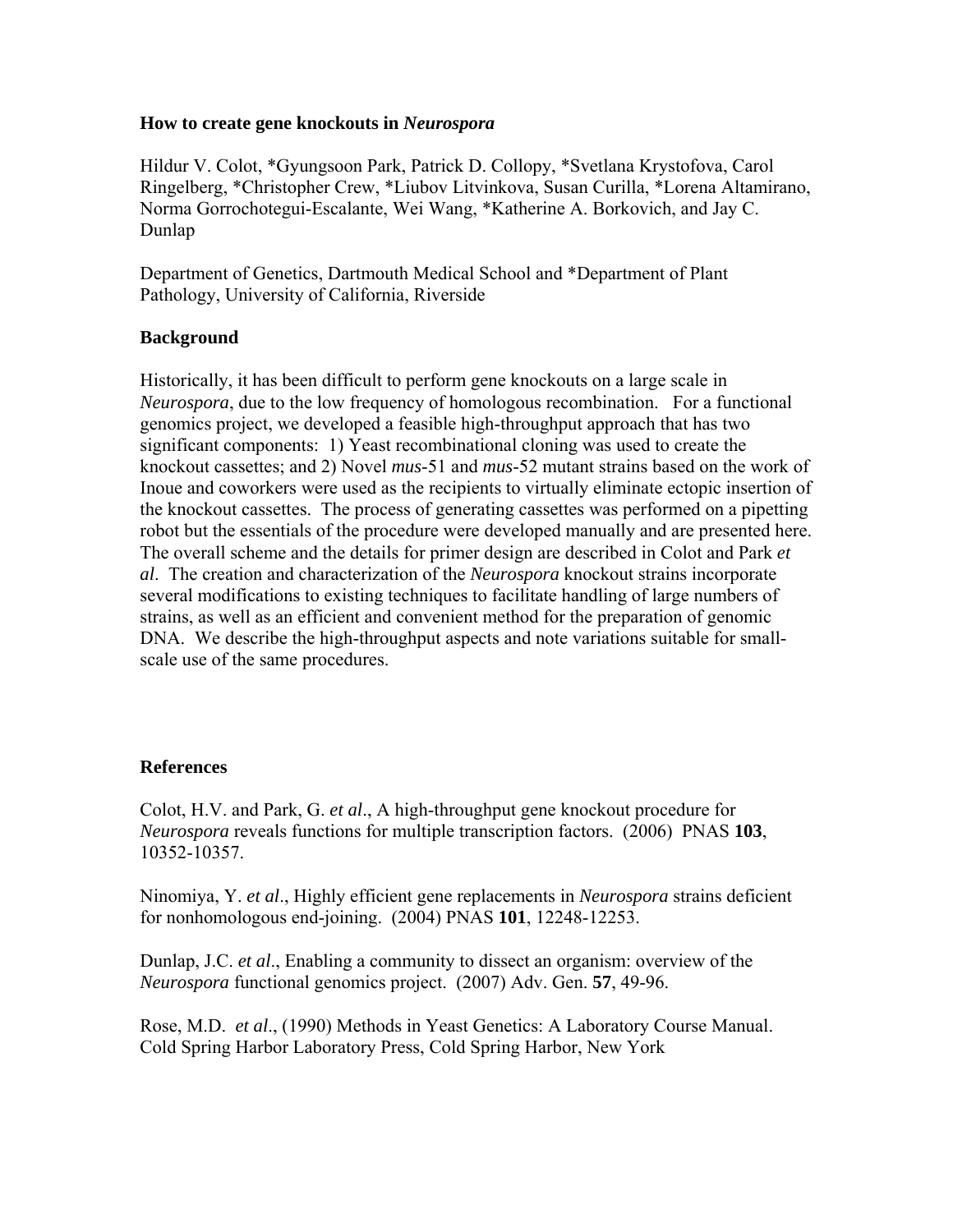#### **Procedures**

#### **A. Generation of the knockout cassette DNA**

Note: The overall scheme for cassette construction and the details needed for primer design can be found in Colot and Park, *et al*., Fig. 1 and Supplementary Methods.

### **PCR flank fragments:**

• do two separate 25  $\mu$  reactions with gene-specific primer pairs 5f+5r or 3f+3r:

2.5 µl 10x buffer (LA Taq) 4 µl dNTPs (LA Taq)  $0.5 \mu$ l 10  $\mu$ M gene-specific primer 5f (or 3f) 0.5 µl 10 µM gene-specific primer 5r (or 3r) 0.25 µl genomic DNA (e.g. Gentra Puregene prep;  $\sim$  150 ng/µl) 17 µl water 0.25 µl LA Taq  $(5 u/u)$ 

- LA Taq from TaKaRa, RR002M; order from Fisher: [#TAKRR002M](https://www1.fishersci.com/Coupon?catnum=TAKRR002M)
- Puregene kit from Gentra, #D-7000, now sold by Qiagen as #158667

### **PCR** *hph* **cassette:**

5 µl 10X buffer (LA Taq) 8 µl dNTPs (LA Taq) 1 µl 10µM primer hphF GTCGGAGACAGAAGATGATATTGAAGGAGC 1 µl 10µM primer hphR GTTGGAGATTTCAGTAACGTTAAGTGGAT 0.5 µl pCSN44, diluted 1:100 from miniprep  $34 \mu l$  water<br>0.5  $\mu$ l LA Taq<br>0.5  $\mu$ l LA Taq

are not complementary to pCSN44.

# **Program for PCR:**

94°C 1:00 min 35 cycles of : 94°C, 30 sec 60°C, 30 sec 72°C, 2:00 min 72°C, 10:00 min 10°C, forever

Check yield of PCR products on a gel. With LA Taq you should get  $100-500$  ng/ $\mu$ l.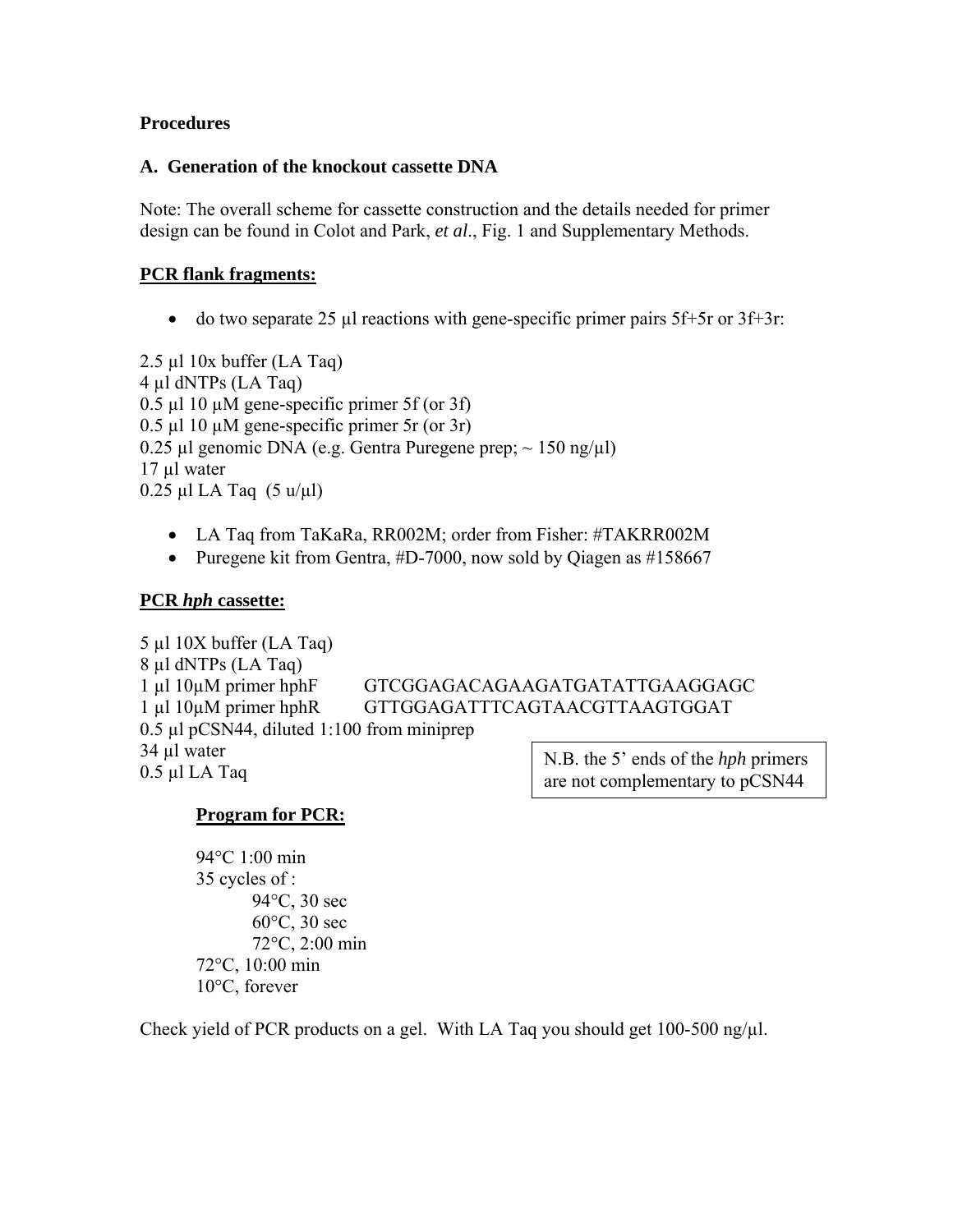# **Digest pRS426:**

- Digest miniprepped vector DNA at a final concentration of 100 ng/ $\mu$ l with EcoRI and XhoI.
- The four components for yeast transformation (three PCR fragments plus cut) vector) do not need to be cleaned up prior to transformation.

# **B. Yeast transformation and preparation of yeast DNA**

## **Yeast transformation:**

(based on http://www.umanitoba.ca/faculties/medicine/biochem/gietz/Trafo.html)

- grow a fresh 5-10 ml overnight culture of FY834 (inoculated from YPD plate) in YPD at 30°C
- the next day inoculate 50 ml YPD with 1 ml of overnight culture and grow at 30°C with shaking
- when  $O.D_{.600} = 1$  (or lower as long as cells have doubled twice), spin down cells in clinical centrifuge at top speed, 2-5 min
- rinse cells in 25 ml sterile  $H_2O$  & spin again
- decant  $H_2O$ , resuspend cells in 1 ml 100 mM lithium acetate; transfer to microfuge tube
- spin at top speed 15 sec; discard supernatant
- resuspend cell pellet in 400  $\mu$ l 100 mM lithium acetate (if original O.D.=1; adjust volume if O.D. was different)
- keep on bench at rm. temp. till use

Then:

- vortex cells; pipette 50  $\mu$  into each empty transformation tube; spin 15 sec and completely remove supernatant
- to each cell pellet add  $360-x$  µl transformation mix without fragments (where x is total volume of all PCR fragments, vector, etc.) – be careful, because mix is viscous – let tip drain completely
- add 100 ng of vector  $(1 \mu l)$  and  $2 \mu l$  of each PCR reaction
- N.B.: these four components do not need to be cleaned up prior to yeast transformation

## transformation mix, per sample:

```
240 µl 50% PEG 3350 
36 µl 1 M lithium acetate 
50 µl sheared salmon sperm DNA (2 mg/ml) 
34-x µl sterile H_2Ox µl total volume of plasmid and PCR fragments.
```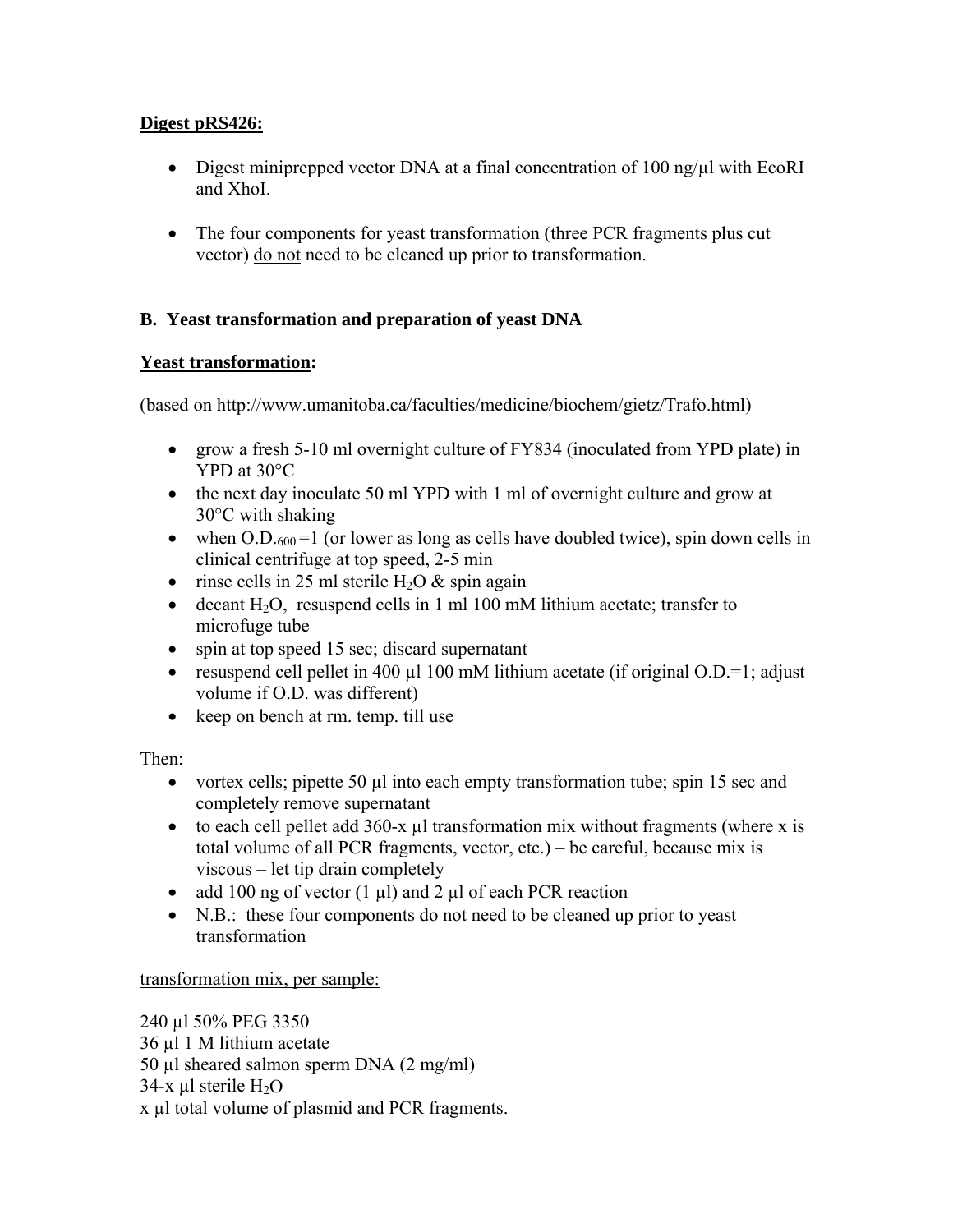- [if you don't make a master mix but add ingredients individually, add them in the order listed:]
- vortex each tube to completely suspend cell pellet
- incubate at  $30^{\circ}$ C for 30 min (this step has been eliminated from the Gietz lab protocol)
- mix by inverting; heat shock in a  $42^{\circ}$ C water bath for 30 min
- $\blacksquare$  spin 15 sec; discard supernatant
- rinse cells in 1 ml sterile H<sub>2</sub>O by gentle pipetting up and down; spin again
- remove all but 100-200  $\mu$ l of medium; resuspend cells gently
- **spread onto SC-Ura plates (e.g., with 10-20 sterile 4 mm glass beads)**
- **grow for 2-3 days at 30 °C**

You should get dozens or hundreds of colonies per plate. A negative control with vector alone will usually give several-fold fewer colonies than the experimental samples – this is due to uncut or rejoined vector and is not a problem.

# **Materials:**

4 mm glass beads for plating: Fisher 11-312B – simply autoclave prior to use

sheared salmon sperm DNA: Fisher # E0032006957, 10mg/ml

- dilute to 2 mg/ml in  $H_2O$
- boil 5 min and put immediately on ice
- store aliquots frozen and use repeatedly without reboiling

# YPD:

6 g yeast extract 12 g Peptone 12 g dextrose (10 g agar for plates)  $600$  ml  $H<sub>2</sub>O$ 

Autoclave (and pour plates).

SC-Ura plates:

26.7 g drop-out base with glucose (US Biologicals # D9500) 2 g drop-out mix minus Ura (US Biologicals # D9535) 15 g agar 1 liter  $H_2O$ 

Autoclave and pour.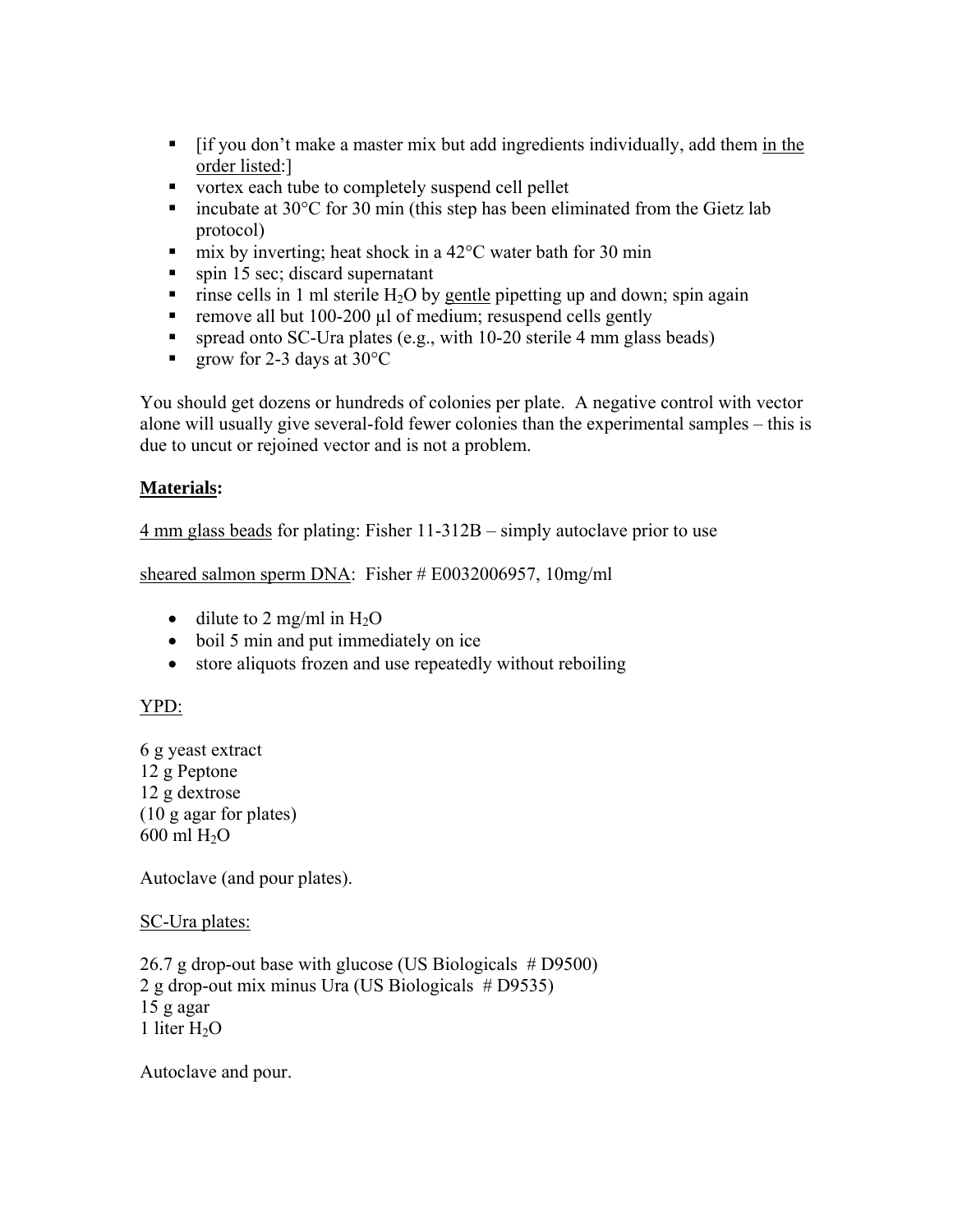### 50% PEG 3350:

- 50 g PEG 3350 (Sigma  $#$  P3640)
- add 35 ml  $H_2O$  and stir till dissolved (will take maybe 30 min)
- bring to 100 ml with  $H_2O$
- filter sterilize (or autoclave)
- keep tightly capped; increasing concentration will lower efficiencies

### **"Smash-and-grab" yeast DNA preparation:**

(based on Rose *et al*.)

- pipette 1-2 ml YPD onto transformation plate; scrape colonies off with the end of a microscope slide and pipette into a microfuge tube
- spin 15 sec; discard supernatant; if cell pellet is more than 50-75 µl, remove excess and discard
- to cell pellet add 0.2 ml lysis buffer, 0.2 ml phenol/CHCl<sub>3</sub> and 0.3 g 0.45-0.5 mm glass beads (e.g., use a calibrated scoop made from a cut microfuge tube pierced with a syringe needle)
- vortex 1-2 min
- spin 10 minutes; remove 100 µl supernatant to a fresh tube (avoid interface)
- add sodium acetate pH 5.2 to 0.3 M and 2.5 vol ethanol; mix
- spin 3-5 min; discard supernatant; rinse pellet with 70% ethanol and spin again
- air dry and resuspend pellet in 50 µl 1xTE

Note: if you want to purify the new KO cassette plasmids, or if your subsequent PCR result is poor, electroporate 1 µl of yeast DNA into *E. coli* and pick a few colonies to analyze. Plasmid DNA should be a successful template for PCR of the KO cassette (or it could be linearized and transformed into *Neurospora* directly).

## **Materials:**

Smash-and-grab lysis buffer:

2% Triton X-100 1% SDS 100 mM NaCl 10 mM Tris pH 8.0 1 mM EDTA

0.5 mm glass beads: Biospec **#** 11079105 (<http://www.biospec.com/Beads.htm>)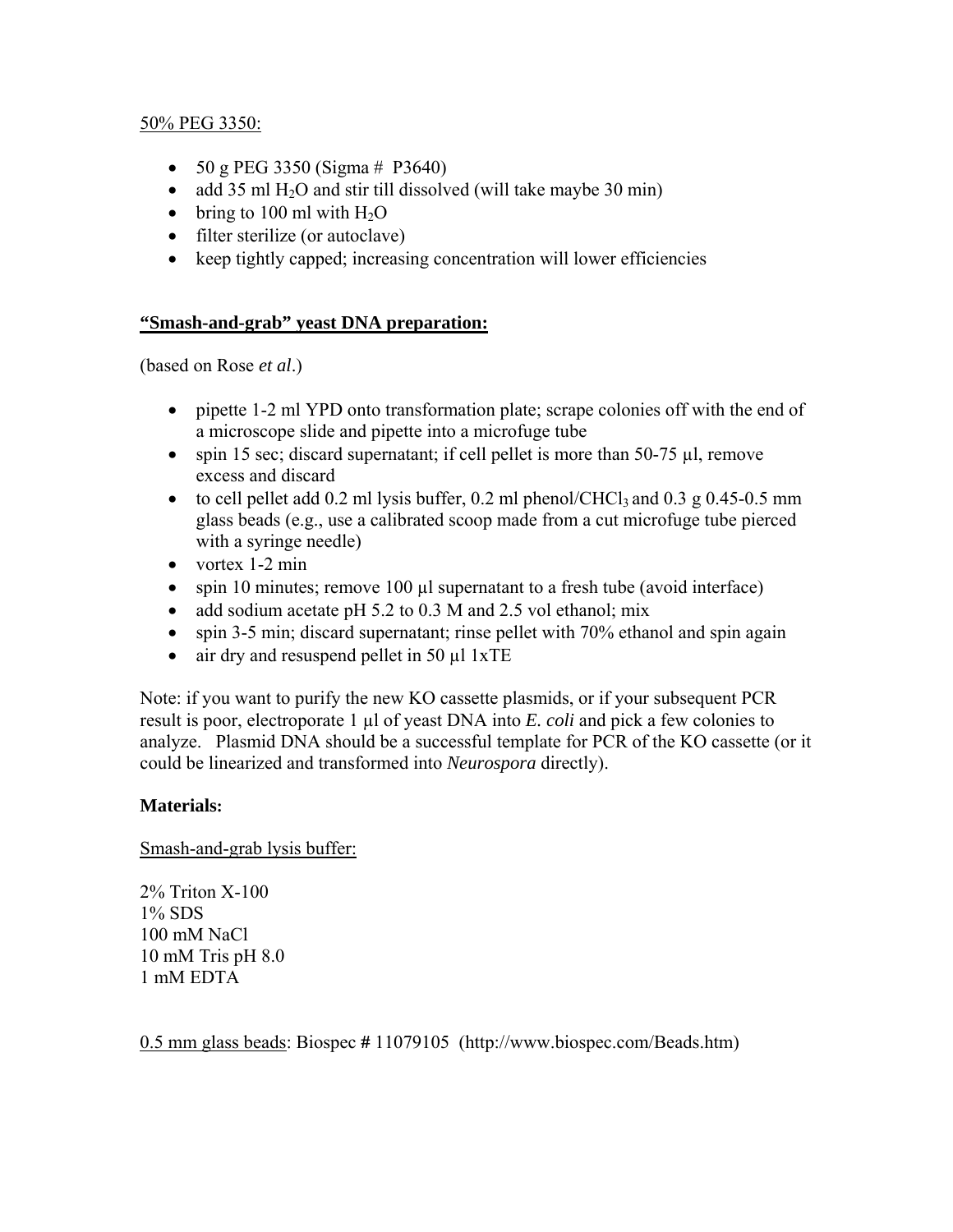• the manufacturer says that acid washing the beads is not necessary (contrary to traditional protocols); they recommend washing in 10% bleach for 5 minutes, followed by copious rinsing and baking to dry (autoclaving is optional)

#### **PCR final full-length cassette:**

5 µl 10X buffer (LA Taq) 8 µl dNTPs (LA Taq) 1 µl 10µM gene-specific primer 5f 1 µl 10µM gene-specific primer 3r 0.5 µl yeast DNA (try using less if PCR unsuccessful) 34 µl water  $0.5$  µl LA Taq

### **Program for PCR:**

94°C, 1:00 35 cycles of: 94°C, 30 sec 60°C, 30 sec 72°C, 5:00 min 72°C, 10:00 min 10°C, forever

#### **Optional: Clean up PCR product:**

Use your favorite method and estimate concentration. The cassettes used for creating the Neurospora Genome Project knockout strains are cleaned up with the Qiagen MinElute 96-well system. However, up to 5 µl of most PCR products straight usually yields plenty of *Neurospora* transformants with no apparent ill effects.

## **C.** *Neurospora* **transformation, generation and genotyping of homokaryons, and verification of final strains.**

#### **Transformation:**

#### *Preparation of conidial suspension*

- 1. Check linkage of the target gene to *mu*s-51 or *mu*s-52; if there is linkage, select the other *mus* KO strain as the transformation recipient.
- 2. Subculture *mus*-51::*bar* (FGSC 9718) or mus-52::*bar* (FGSC 9719) on VM agar slants containing ignite (400 μg/ml). From subculture, inoculate a piece of mycelium onto 50 ml VM agar in a 250 ml Erlenmeyer flask (without ignite, for better growth). Incubate at 30˚C for 3 days and then at 25˚C in constant light for 7-10 additional days.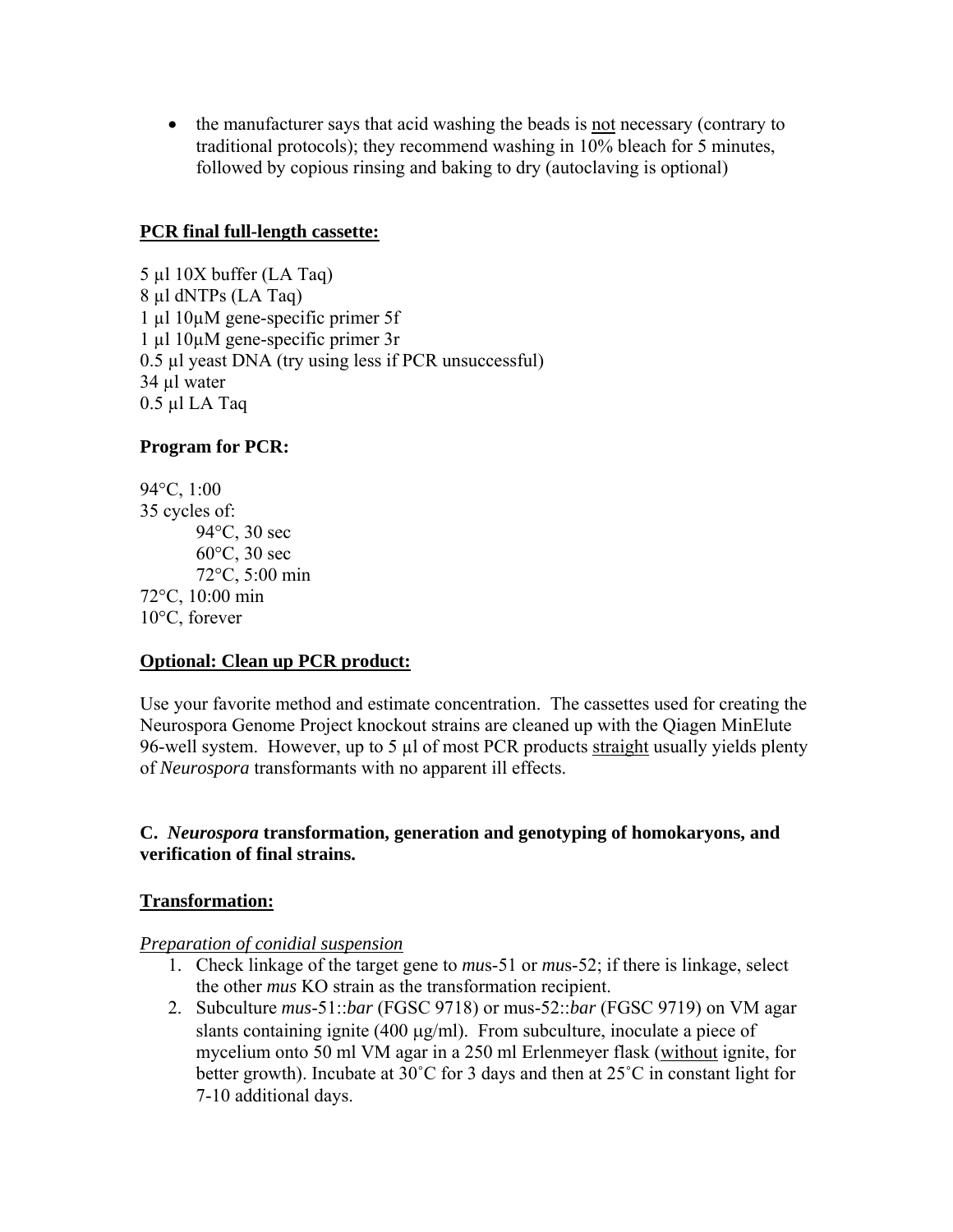- 3. Harvest conidia from the flask using sterile water and transfer to a 50 ml conical tube.
- 4. Centrifuge for 2-5 min at 2500 rpm and carefully pour off water.
- 5. Resuspend conidial pellet in 15-20 ml sterile cold water with a pipette, avoiding mycelial debris on tube wall, transfer to a new tube, add water to 25 ml and centrifuge.
- 6. Wash conidial pellet twice using 25 ml cold sterile 1M sorbitol, with vortexing and centrifugation.
- 7. Resuspend conidia in 0.5 to 1 ml cold sorbitol and measure concentration by counting on a hemocytometer (or diluting and measuring  $OD_{600}$ ; aim for a reading between 0.2 and 1.0). Then, adjust concentration to  $2.5 \times 10^9$  conidia/ml (or  $OD_{600} = 100$ ) for electroporation.

# *Electroporation*

- 1. For high-throughput transformation, place 40 µl conidial suspension into each well of a BTX 96 well electroporation plate (BTX #45-0450) on ice.
- 2. Add about 0.2 to 1 μg (5 to 10 μl) of knock-out cassette DNA to the conidial suspension.
- 3. Using the plate handler (BTX HT-100), electro-pulse each column of the plate using a BTX Electro Cell Manipulator (Model ECM 630) at 1500V, 600Ω, and 25μF.
- 4. After electro-pulsing the entire plate, immediately add 60 µl of cold 1M sorbitol to each well.
- 5. Transfer mixture to 900 µl of cold 1M sorbitol in a 96-well deep well plate. Take 100-200 µl of the mixture and add to 800 µl recovery solution in a 96-well deep well plate (e.g. Corning 3960).
- 6. Incubate the plate at 30˚C with gentle shaking for 2-4 hr.
- 7. [For electroporating in single cuvettes, use the same settings, then add 1 ml cold 1 M sorbitol to the cuvette, and take 100-200 µl into recovery solution.
- 8. Meanwhile, dispense 7 ml regeneration agar into 96 15-ml conical tubes and keep molten in a water bath at 50-60˚C.
- 9. Transfer entire recovered electroporation mixture from one well to the regeneration agar in the conical tube and mix well.
- 10. Plate immediately on 20 ml FGS agar plates for transformation. Repeat with remaining wells and incubate plates at 30˚C.
- 11. After 4-5 days, use sterile glass Pasteur pipettes to pick colonies onto VM agar slants containing hygromycin.

## C**rossing heterokaryotic KO mutants to wild type:**

- 1. Inoculate wild type strain FGSC 2489 (mat A) as the female on 6 ml SCM agar in 18 x 150 mm glass tubes and incubate at 25˚C in constant light for 6 days. You can see protoperithecia formed on the agar surface under a dissecting microscope.
- 2. Clean excess hyphae and conidia with a wet, sterile cotton swab (Fisher 14-959- 90) from the tube wall facing the agar surface to create a clean surface for the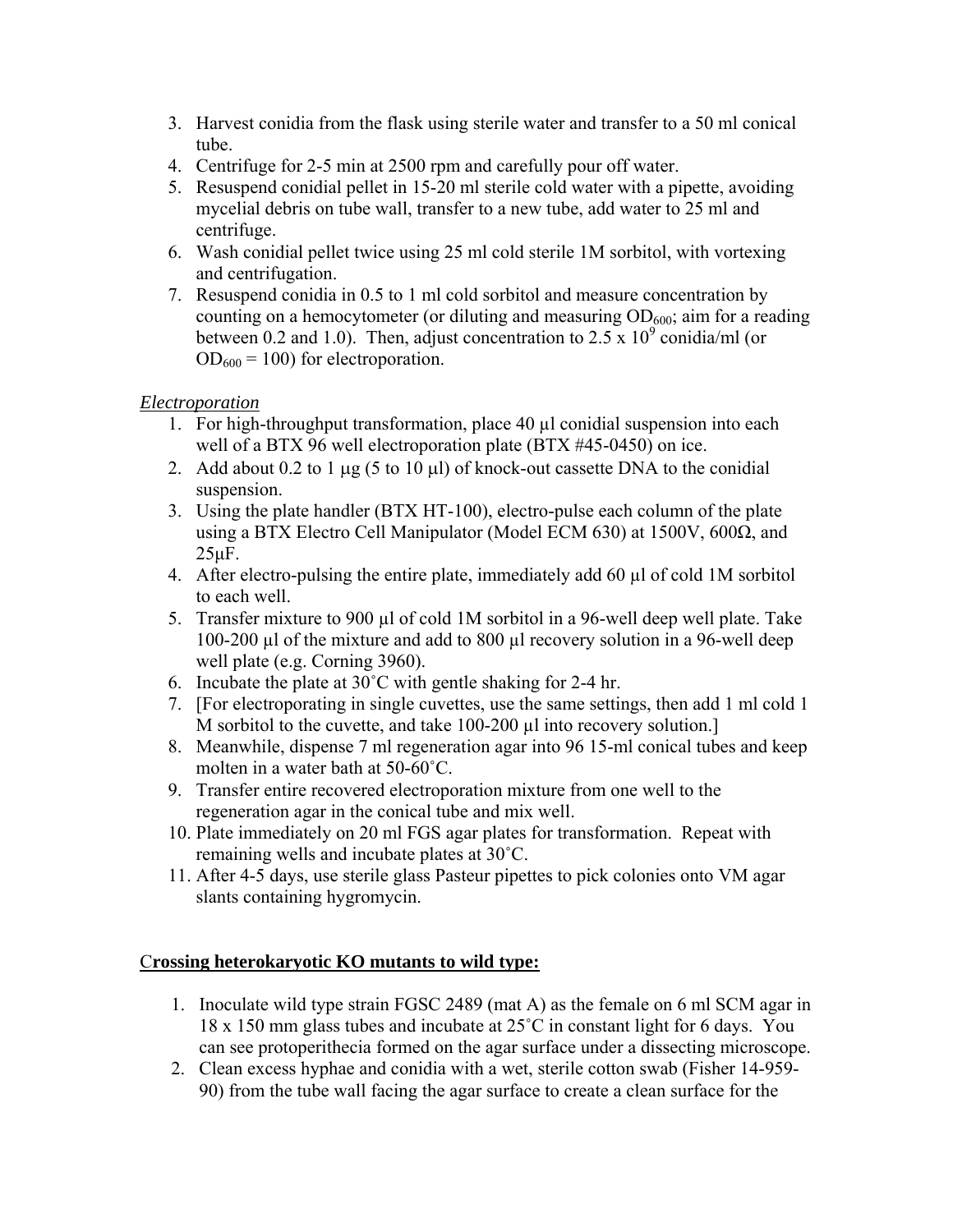shot ascospores.

- 3. Collect a moderate number of heterokaryotic mutant conidia from the VM+hyg slant using a wet cotton swab and suspend in 1 ml sterile water in a microcentrifuge tube.
- 4. Dip cotton swab into the suspension and inoculate onto the 6-day-old female by gently rubbing or rolling onto the surface of the agar. Repeat once or twice.
- 5. Incubate at 25˚C in constant light. Perithecia should become visible within 4-6 days.
- 6. Allow 3.5 weeks of incubation. You will see a black haze of ascospores on the surface of the glass tube opposite the agar surface.
- 7. Collect ascospores by rubbing a wet cotton swab along the glass surface and then dipping into 1 ml sterile water in a microcentrifuge tube.
- 8. Vortex and remove 30  $\mu$ l into another microcentrifuge tube containing 120  $\mu$ l sterile water. Save the remaining ascospore suspension at 4˚C for reuse, if necessary.
- 9. Heat-shock ascospores by placing the tube in a 60˚C water bath for 30-45 min.
- 10. Plate ascospore suspension on freshly-prepared FGS+hygromycin (200 µg/ml) plates and incubate 1-2 days, monitoring daily. [This can be done using a conventional spreader or with sterile 4 mm glass beads (Fisher #11-312B).]
- 11. Using a dissecting scope, pick germinated ascospores from the plate onto 2 ml VM agar+hygromycin slants. We slice out the piece of agar surrounding the ascospore using flattened platinum wire. Incubate at 30˚C for 1-2 days.
- 12. Score germination rate.

## **Spot testing for ignite sensitivity and mating type:**

- 1. Inoculate hygromycin-resistant homokaryotic strains onto VM+ignite agar (400- 800 µg/ml) in a 96-well array of 12-tube strips (e.g., USA Scientific 1212- 1610/1212-1200). Each 1.1 ml tube contains 200  $\mu$ l VM+ignite agar. Optional: cover the entire array of tubes with a porous sticky membrane (USA Scientific 2920-1000). N.B.: the VM in this medium should not contain  $NH_4NO_3$  – see below.
- 2. Incubate the tubes at 30°C for 2 days.
- 3. Score for growth and, based on the results, discard VM+hyg slants of igniteresistant strains in order to eliminate homokaryotic KO strains that still have the mus-51/52::*bar* background.
- 4. Inoculate the ignite-sensitive strains onto plates of both mating types (A and a) of the *fl* mutant, previously cultured for 6-7 days at 25°C.
- 5. Incubate the plates at 25°C in constant light for 3-4 days and then score mating types.

# **Verification of strains by Southern blotting:**

## *Collection of tissue for preparation of DNA*

1. Select one strain from each mating type (or two primary heterokaryons, if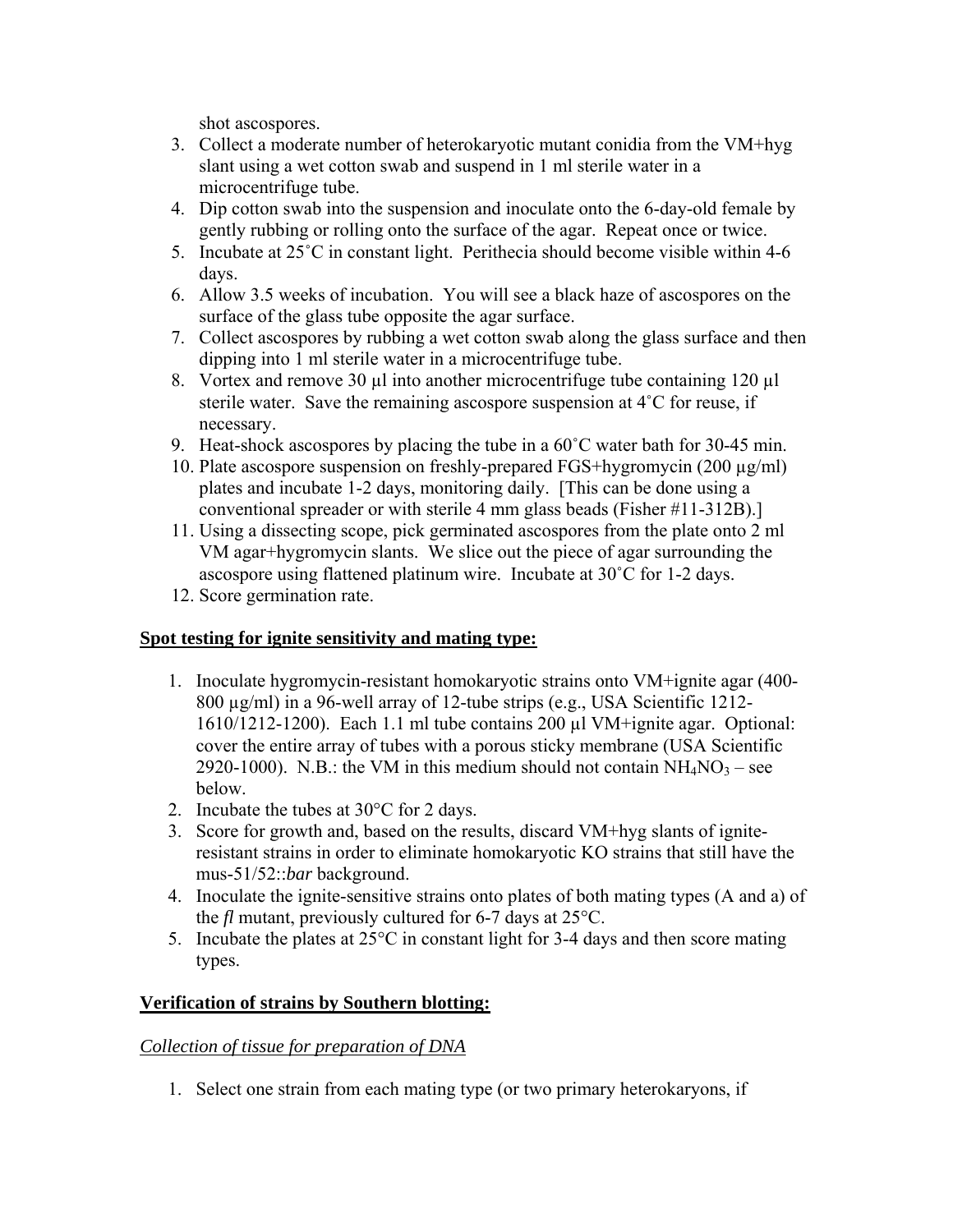homokaryons were not obtained) and inoculate 3 ml of liquid VM containing hygromycin (200 μg/ml). Incubate at 30˚C with shaking for 1-2 days (or more, for slowly growing strains).

- 2. Collect the tissue using a vacuum filter setup, rinse with sterile water, and squeeze dry on filter paper.
- 3. For high-throughput processing, place fresh tissue in either a 96-well array of strip tubes, as used for the ignite mini-slants (see above) or a 96-well deep-well plate (E&K Scientific; #661000). Add a 5 mm stainless steel bead (Qiagen #69989) to each well for grinding. [Alternatively, the tissue can be placed in individual 2 ml microfuge tubes, frozen, ground with a glass rod and processed with e.g. the Gentra Puregene kit (#D-7000, now sold by Qiagen as #158667) using their recommendations for fungal tissue.]
- 4. Cover the strips, if used, with strip caps; cover the plate, if used, with the corresponding capmat (E&K Scientific #401000) applied with a roller (E&K Scientific #EK-5000) (hint: the cap strips also fit the wells in these deep-well plates). Either place the plate at -80˚C for later use or immediately freeze the plate in liquid nitrogen and then grind using a TissueLyser (Qiagen #85210) at 30 Hz for  $2 \times 1$  min. Between these two steps, switch the orientation of the plate/tubes as recommended and refreeze in liquid nitrogen for 30 sec.

## *Genomic DNA extraction*

We use the Qiagen MagAttract 96 DNA Plant Core Kit (#67161) for high-throughput genomic DNA preps. The required magnetic plate is not included in the kit and must be purchased separately (#36915). We do this procedure manually, not on a robot, and we follow their recommended protocol except: use 400 µl RLT buffer and before adding it to the ground tissue, warm the plate in a -20˚C freezer to allow easy removal of the cap strips or capmat. Then add RLT immediately at room temperature, recap (perhaps with fresh caps or mat), shake and vortex to lyse and suspend tissue thoroughly, and spin at 4,000 rpm for 10-20 min. For the final elution step use 50 μl of Buffer AE.

## *Gel running and Southern blotting*

Follow standard molecular biology protocols for pouring, running and transferring the gel.

## *Digestion and probing of genomic DNA*

- 1. We verify each KO strain by hybridization with a probe made either from the entire deletion cassette or from only the *hph* portion. Recommended enzymes and resulting diagnostic fragments for all KO strains made with our cassettes can be determined by going to <http://borkovichlims.ucr.edu/southern/> and entering the NCU number as NCUxxxxx.2.
- 2. We make probes with the Roche PCR DIG kit (#11636090910). We are not including the entire protocol for this here, assuming that most labs have an established method. However, we follow Roche's labeling and detection protocols without significant modifications.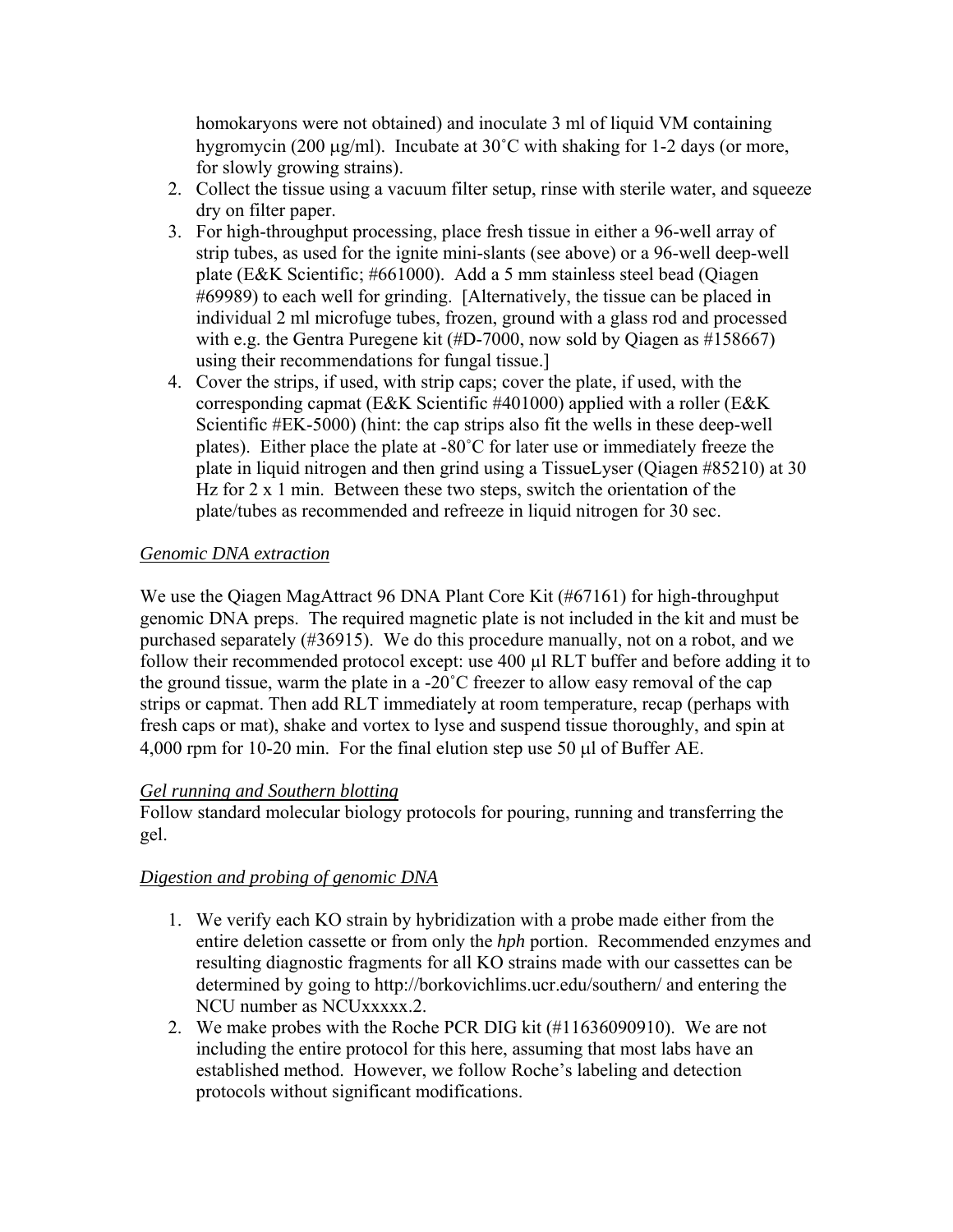### **Media and Solutions**

The recipes for 50x Vogel's Medium, 10x FGS, biotin, SCM and trace elements are readily available. We have given details for media and solutions that may differ from standard recipes.

| VM agar       |                  | VM agar for ignite           |                  |
|---------------|------------------|------------------------------|------------------|
| per $100$ ml: |                  | per $100$ ml:                |                  |
| 50x Vogel's   | 2 ml             | 50x Vogel's without $NH4NO3$ | 2 ml             |
| sucrose       | 1.5 <sub>g</sub> | sucrose                      | 1.5 <sub>g</sub> |
| agar          | l g              | L-proline                    | $0.5$ g          |
| $H_2O$        | 98 ml            | agar                         | $\lg$            |
|               |                  | H2O                          | 98 ml            |

Autoclave; cool to 60˚C and add selection reagent (hygromycin to 200 μg/ml, ignite to 400 μg/ml).

# 2. **FGS/yeast extract/His/hyg for plating transformations**

| per liter:       |                 |
|------------------|-----------------|
| 50x Vogel's      | $20 \text{ ml}$ |
| yeast extract    | 20 g            |
| agar             | 10 <sub>g</sub> |
| H <sub>2</sub> O | 878 ml          |

Autoclave; cool to 60˚C and add 100 ml 10x FGS, 2 ml 500x L-histidine (100 μg/ml final**)**, and hygromycin (to **300** μ**g/ml**).

#### 3. **FGS+hyg plates for germinating ascospores**

| per $100$ ml:    |                |
|------------------|----------------|
| 50x Vogel's      | 2 ml           |
| agar             | 1 <sub>g</sub> |
| H <sub>2</sub> O | 88 ml          |

Autoclave; cool to 60˚C and add 10 ml 10x FGS and hyg to 200 μg/ml. Make fresh; plates more than 1 week old do not give consistent results.

#### 4. **Regeneration agar**

| per $600$ ml:    |                 |
|------------------|-----------------|
| 50x Vogel's      | $12 \text{ ml}$ |
| sorbitol         | 109.2 g         |
| yeast extract    | 12 g            |
| agar             | 6g              |
| H <sub>2</sub> O | 504 ml          |